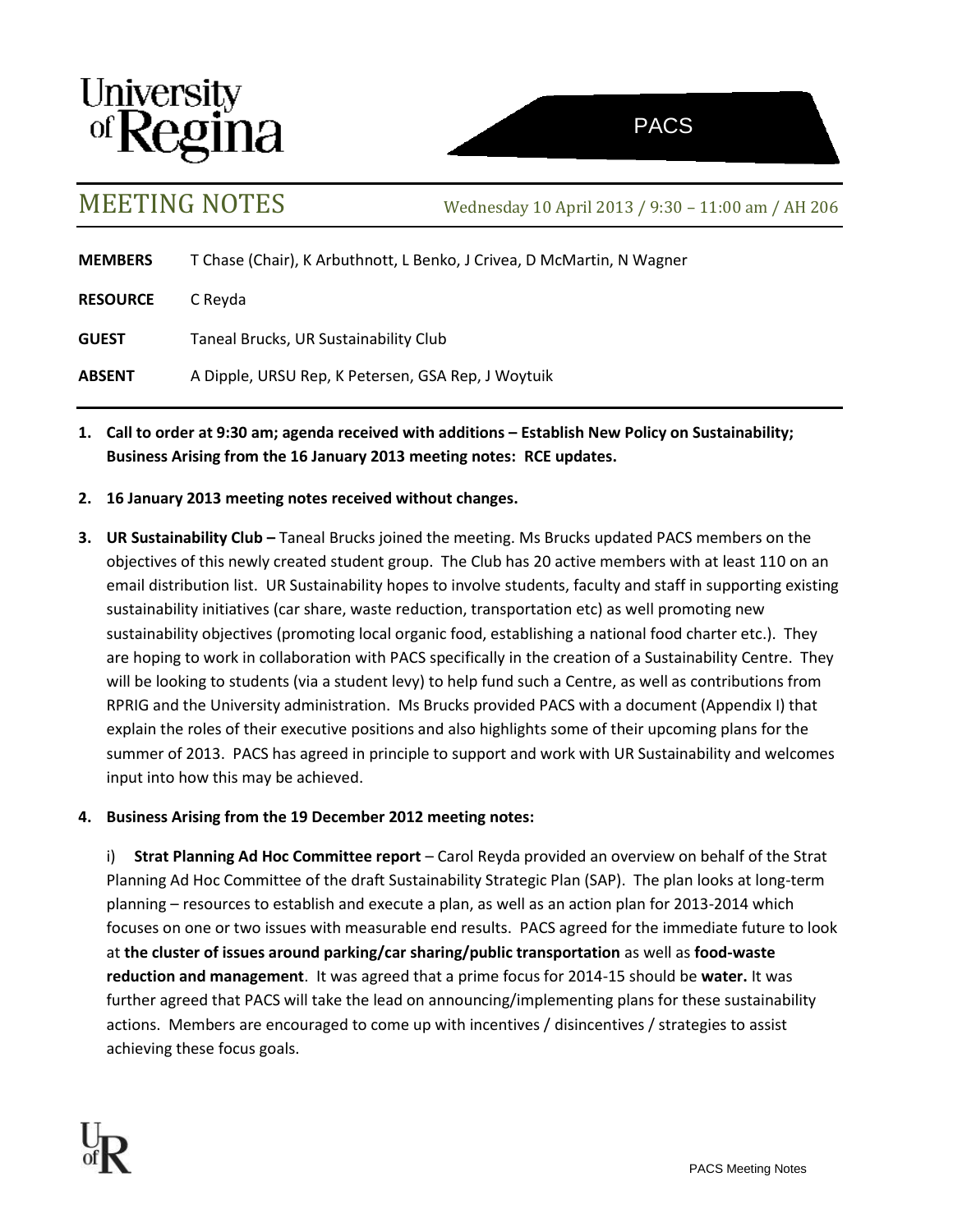### **5. Business Arising from the 16 January 2013 meeting notes**:

- i) **Print Optimization Project Update (report) –** The report speaks to the success of the Print Optimization project but there is still work to be done to get all areas on board. It is recognized that printing in general on campus requires further education and behavioral changes.
- iii) **RCE Recognition Event update (nominations from U of R) –** Carol, in conjunction, with Rebecca in the President's Office, is working on a nomination for Parking and Transportation Services and their work. Jocelyn advised that a nomination is also being entered for PARC (research). Lyle updated PACS members on the 8 May event in Nipawin itself, the expected guests and representatives and various initiatives that will be presented.

# **6. Updates from the Interim Sustainability Coordinator et al**

- **Pesticide / Herbicide use on Campus –** Nelson advised that a sub committee (Darren Cherwaty, Chair, Director Health, Safety and Environment, reps from Facilities Management, reps Wascana Centre Authority and Dr Tanya Dahms) has been meeting and exploring options to reduce pesticide / herbicide use on campus. They will continue to research alternatives.
- **2013 Paragon Awards –** The University of Regina received the Environmental Excellence Award at the recent Paragon Awards. Nelson Wagner accepted on behalf of the U of R.
- **Sustainability Coordinator Position –** Facilities Management expects to receive funding for a ½ time Sustainability Coordinator position effective 1 May 2013. The Office of the Provost will assist with funding a co-op student over the summer to assist Carol.
- **Edible Campus –** PACS will provide \$3,000 in funding to support the Edible Campus project. Carol will advise F Dupré and work with Brenda to transfer the funds in the upcoming fiscal year.
- **Regina Farmers Market** Carol is still in discussion with the Regina Farmers Market to have them come onto campus. Parking and space accommodations have been made just waiting to hear from the RFM following their annual general meeting.
- **Car Share –** Parking and Transportation Services are working to have a car share in place on campus by September. The University of Saskatchewan has entered into a car share arrangement with Enterprise Car Rental and the U of R may be able to 'piggy-back' onto that agreement. Regina Car Share will, given their initial presentation to PACS, be invited to make a proposal.
- **Day of Sustainability –** Carol is working with RPRIG and Student Services to host a Day of Sustainability event in the fall.
- **Waste Diversion Project –** Facilities Management is working on a waste diversion project (i.e recycle drywall etc).
- **RCE –** Lyle Benko updated members on RCE activities including the recent meeting in Lima Peru and a pilot project that includes aboriginal students.
- **UNECE Steering Committee for Education for Sustainable Development –** Tom advised via Garth Pickard that Dr Gerald Farthing, DM of Education and Advanced Education for Manitoba chaired the international committee; Dr Farthing will be on Campus in April as part of the upcoming Humanities dialogue.

-